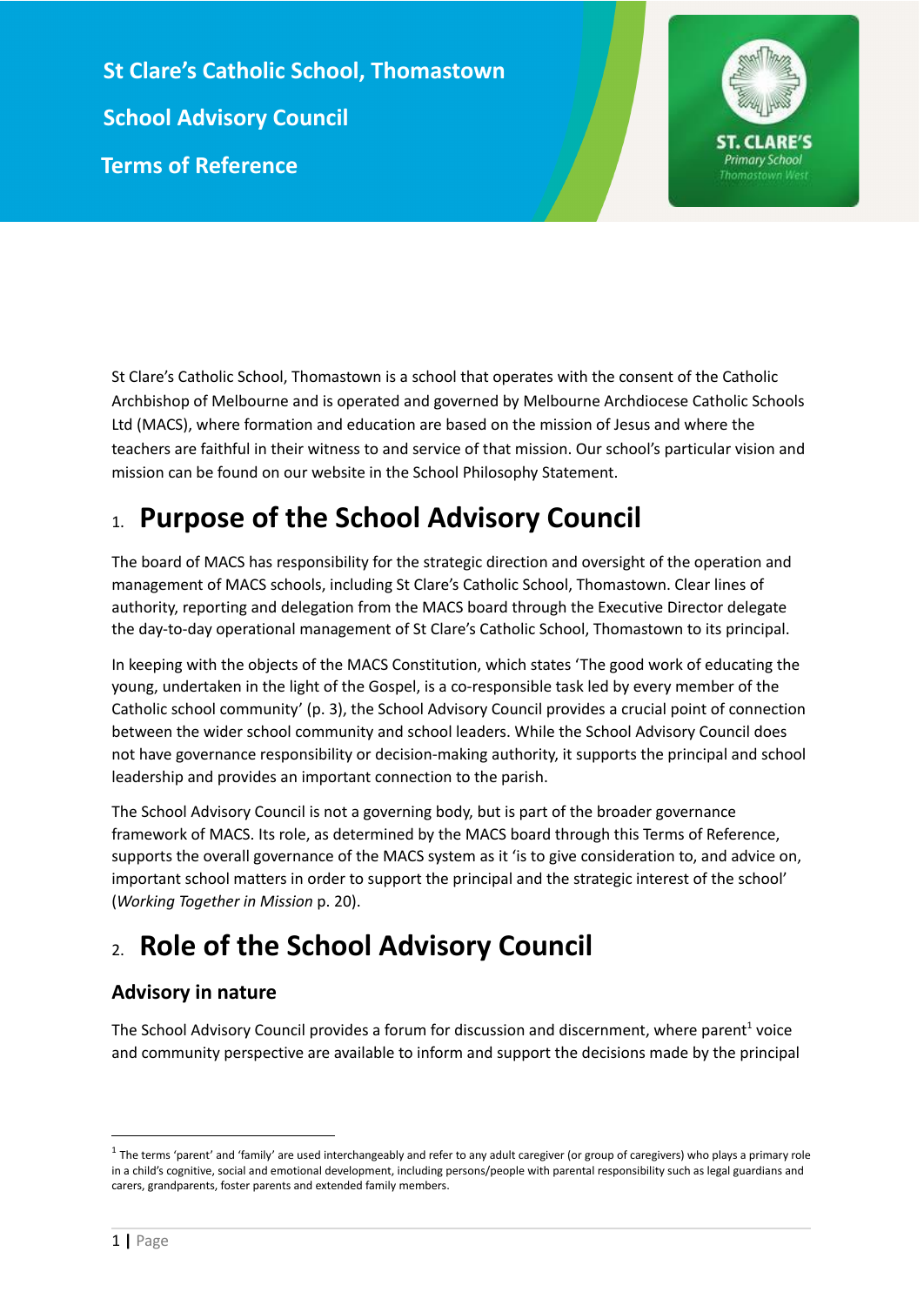and custodian of mission<sup>2</sup> for the good of school and parish where students' wellbeing and outcomes are paramount.

It is important that School Advisory Council members understand that their primary role is to provide assistance and advice on school matters to support the principal in the context of the MACS governance arrangements. School Advisory Councils do not have a legal identity and do not become involved in the day-to-day management of the school. The School Advisory Council must act within the parameters of this Terms of Reference.

MACS provides support to the School Advisory Council, such as policy guidance and templates for the work of the council. While not immediately responsible for the activities of the council, using the principle of subsidiarity, the principle of solidarity acknowledges that the MACS board, as the governing body of MACS schools, is responsible for the common good of Catholic education in MACS schools in the Archdiocese, and thus is ultimately responsible for making any decision about the establishment of a council and its arrangements.

The following are some examples of the many ways the School Advisory Council may support the school and the principal:

- articulating and enacting the school's vision and mission
- promoting the school's Catholic ethos and culture
- promoting faith formation and development
- supporting school policies as required
- giving advice to the principal on issues such as school improvement plans and enrolment trends
- engaging in discussion with the principal about the annual school budget and other financial matters
- giving advice to the principal about the school master plan
- providing capital resource planning and maintenance support to the principal.

The School Advisory Council is not the governing body of a school and as such does not have a decision-making authority due to it not having a legal identity. While a vital forum for parent and community voice, it is not a forum for individual parent advocacy or special interest representation and does not become involved in the day-to-day management of the school. It does not take on the role of a parents and friends group, fundraising forum or fete organising committee.

## 3. **Council structure**

## **Members of the School Advisory Council**

Serving on the School Advisory Council of a Catholic school is a form of Church lay ministry. It is a response to the call to support the local Catholic parish and school communities in a particular way. It is also a means for members of our community to share their skills and talents for the common good. A well-functioning council provides rich sources of wisdom and insight, as well as a means of strengthening community links and potential for partnerships.

The St Clare's Catholic School, Thomastown School Advisory Council is to be made up of a minimum of six and a recommended maximum of 10 council members who value and share the educational mission and ethos of the Catholic Church, comprising at least:

<sup>&</sup>lt;sup>2</sup> The term 'custodian of mission' is used interchangeably with 'parish priest', 'canonical administrator' or 'Archbishop's nominee' across primary or secondary contexts.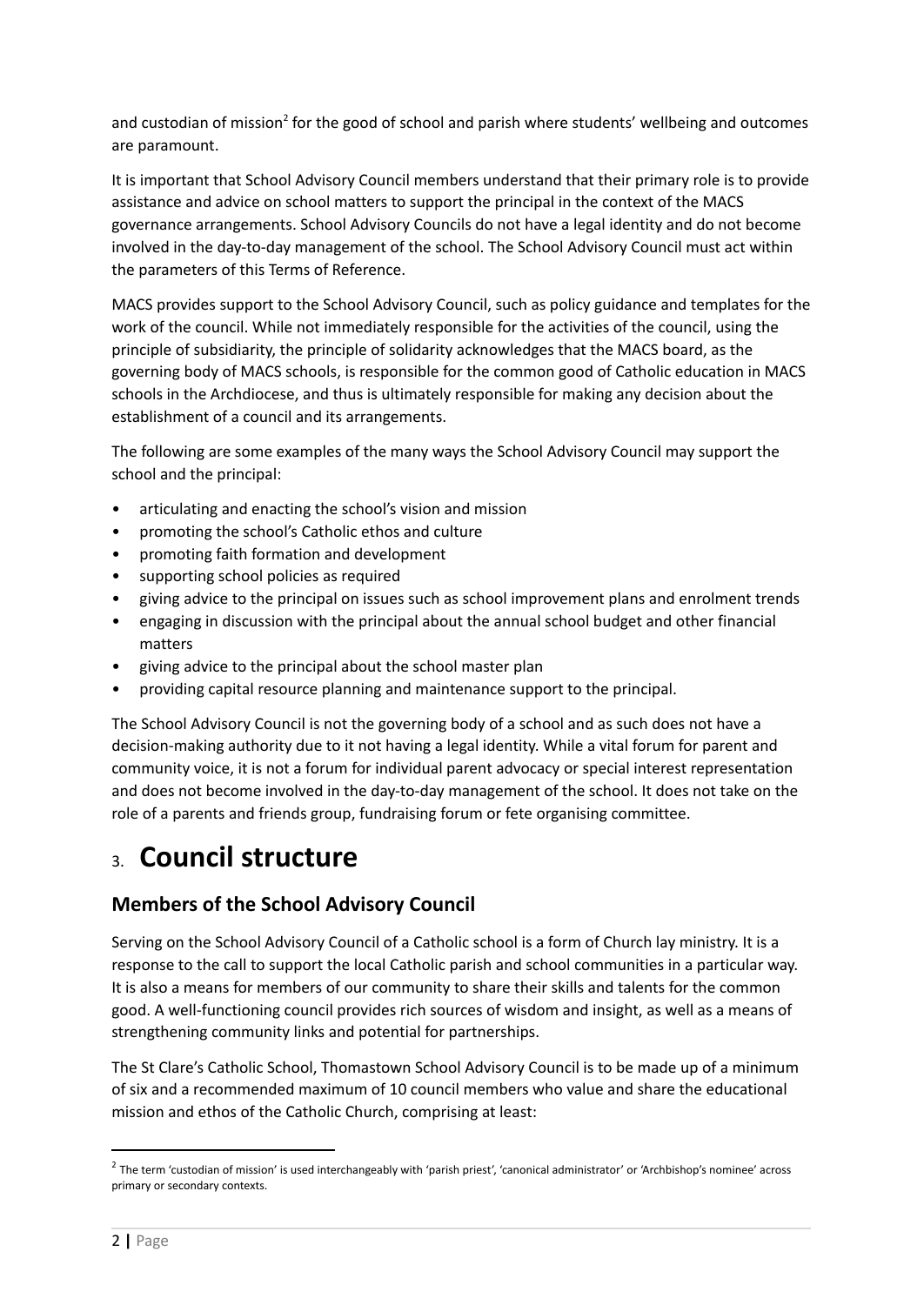- a) the principal (ex officio)
- b) the parish priest (ex officio) (**custodian of mission**)
- c) two parents of children attending the school
- d) one parishioner. A parishioner is a person known to be active in the parish. In order to maintain the connection between parish and school, it is envisaged that the parishioner who is a member of the School Advisory Council will liaise with, or may have membership of, the Parish Pastoral Council to maintain communication between school and parish
- e) another person who in the opinion of the principal has the relevant knowledge, skills, expertise or interest and commitment to the mission of the school to serve a particular need on the council
- f) additional parents of children attending the school\*
- g) additional parishioners
- h) any other person who in the opinion of the principal has the relevant knowledge, skills, expertise or interest and commitment to the mission of the school\*.

A person who is a member of the council under any category from (a) to (e) may satisfy the eligibility criteria under more than one category.

At the principal's discretion, members of the school staff may be invited from time to time to attend meetings depending on the content of the agenda.

# 4. **Appointment and induction of members**

## **A process of discernment**

As being a member of a School Advisory Council of a Catholic school is a form of Church lay ministry, the process of appointment is preceded by discernment to assist potential new council members to understand:

- the vision and mission of MACS, the parish and school
- the roles, responsibilities and processes of MACS and the St Clare's Catholic School, Thomastown School Advisory Council
- how council members can support the principal and the custodian of mission
- the appropriateness of their personal readiness to serve.

This discernment process commences when expressions of interest are sought for new council members, beginning with the provision of an information pack to those interested in nominating for a council position, and/or a chance for potential nominees to discuss the role of the council and the expectations of a council member with the principal, chair or custodian of mission.

In keeping with what it means to be and to build Church, the discernment process seeks to arrive at a decision about appointment which all can accept gracefully and support wholeheartedly (even if some wish the decision had been different) because they know the group honestly searched together for the Spirit of God in and for the life of the community.

A discernment process ensures that those who have expressed an interest have had an opportunity to discern their readiness to serve. This process at St Clare's Catholic School, Thomastown includes:

- reflecting on the mission of MACS and the school
- exploring the shared understanding that serving on the School Advisory Council is a means for members of our community to share their skills and talents for the common good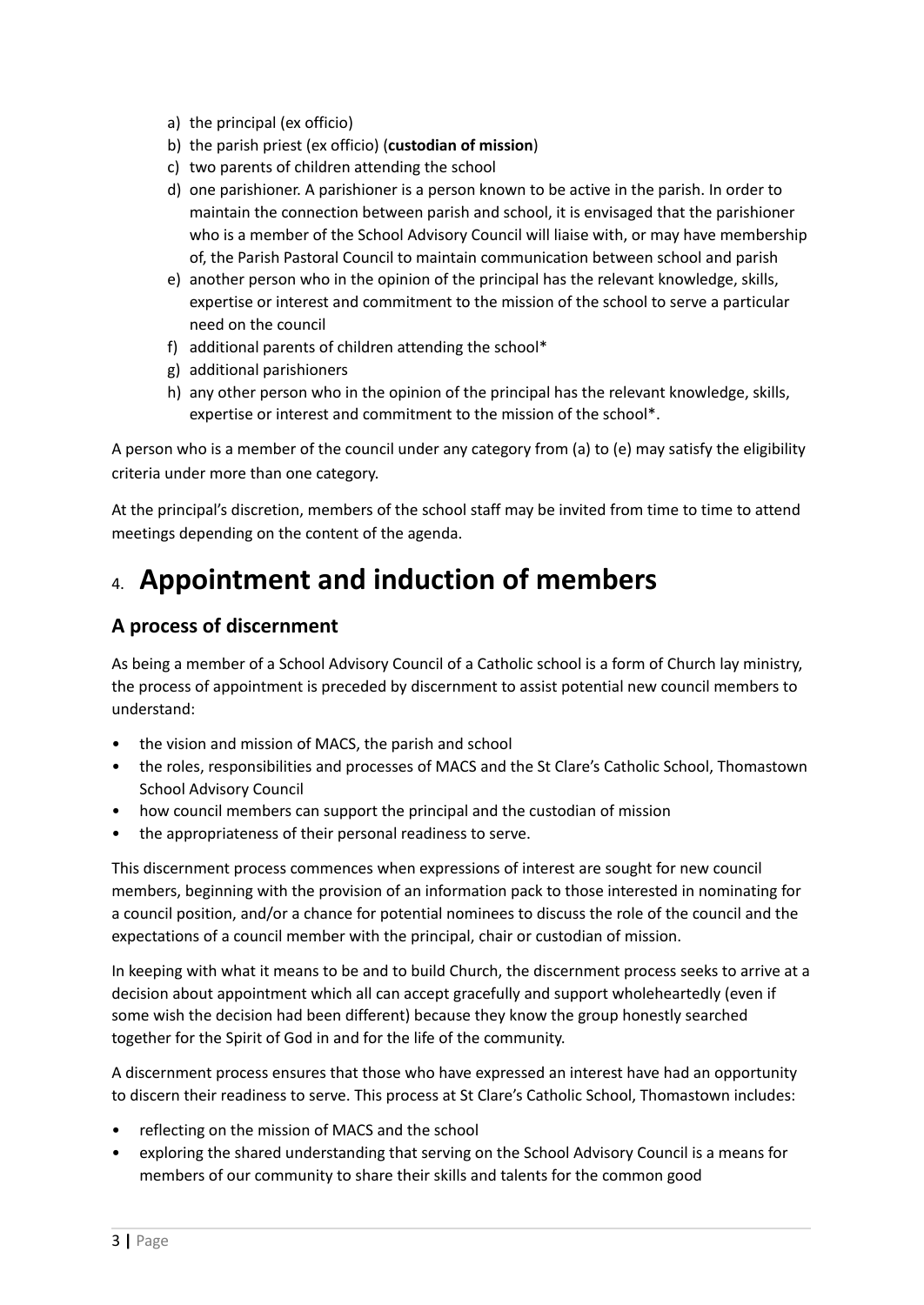- interviewing those who submitted an expression of interest
- sharing known background information about the potential members with observance of privacy laws and confidentiality
- considering the good character of the person and their disposition
- guaranteeing a balance of gender, diversity and skill sets on the School Advisory Council.

## **Process of appointment of council members**

The principal has the power of appointment, reappointment and removal of members of the School Advisory Council, except the custodian of mission who holds office ex officio and cannot be removed by the principal.

In appointing council members, the principal will consult with the custodian of mission following a process of discernment. The principal and custodian of mission may choose to be supported by others in the appointment process. When appointments are being made, it is important to keep in mind the need for a balance of gender, cultural diversity and skill sets in forming the council.

Council members are appointed annually at a set time devised by the council. The principal may, in consultation with the custodian of mission, at any time make an additional appointment to the council in the event of a vacancy in the minimum prescribed positions or to otherwise fulfil a need on the council; however, any council member so appointed will only hold office until the next set annual appointment round devised by the council following the appointment, and at this time may apply for membership of the council in the ordinary manner. A preference will be given to new appointees over a repeat nominee (someone who has previously been on the council, had leave and returned) to ensure ongoing diversity and renewal.

## **Key considerations in appointment of council members**

#### *Child Safe Standards*

Adherence to the school's Child Safe Standards must be at the forefront of any appointment process. As a condition of appointment, council members must have a Working with Children Check and sign and comply with the school's Child Safety Code of Conduct.

#### *Code of Conduct for School Advisory Council members*

The school's Child Safety Code of Conduct sets up the baseline expectation that, like all members of the school community, council members 'are expected to actively contribute to a school culture by respecting the dignity of its members, affirming the gospel values of love, care for others, compassion and justice'.

This baseline standard is expanded and made explicit in the MACS Code of Conduct for School Advisory Council members. The objective of this Code of Conduct is to ensure that high standards of community, group and individual behaviour are observed by the members in the context of their roles as members of any School Advisory Council of a MACS school.

#### *Conflict of interest*

MACS is committed to building School Advisory Councils that are free from fraud or corruption, or the perception of fraud or corruption. Conflict of interest arises where a councillor's duty to the school is affected by a personal (actual, potential or perceived) interest. In such cases, the line between personal and professional conduct may become blurred, and interfere with a councillor's capacity to provide advice and fulfil their responsibilities on the council. Conflicts of interest may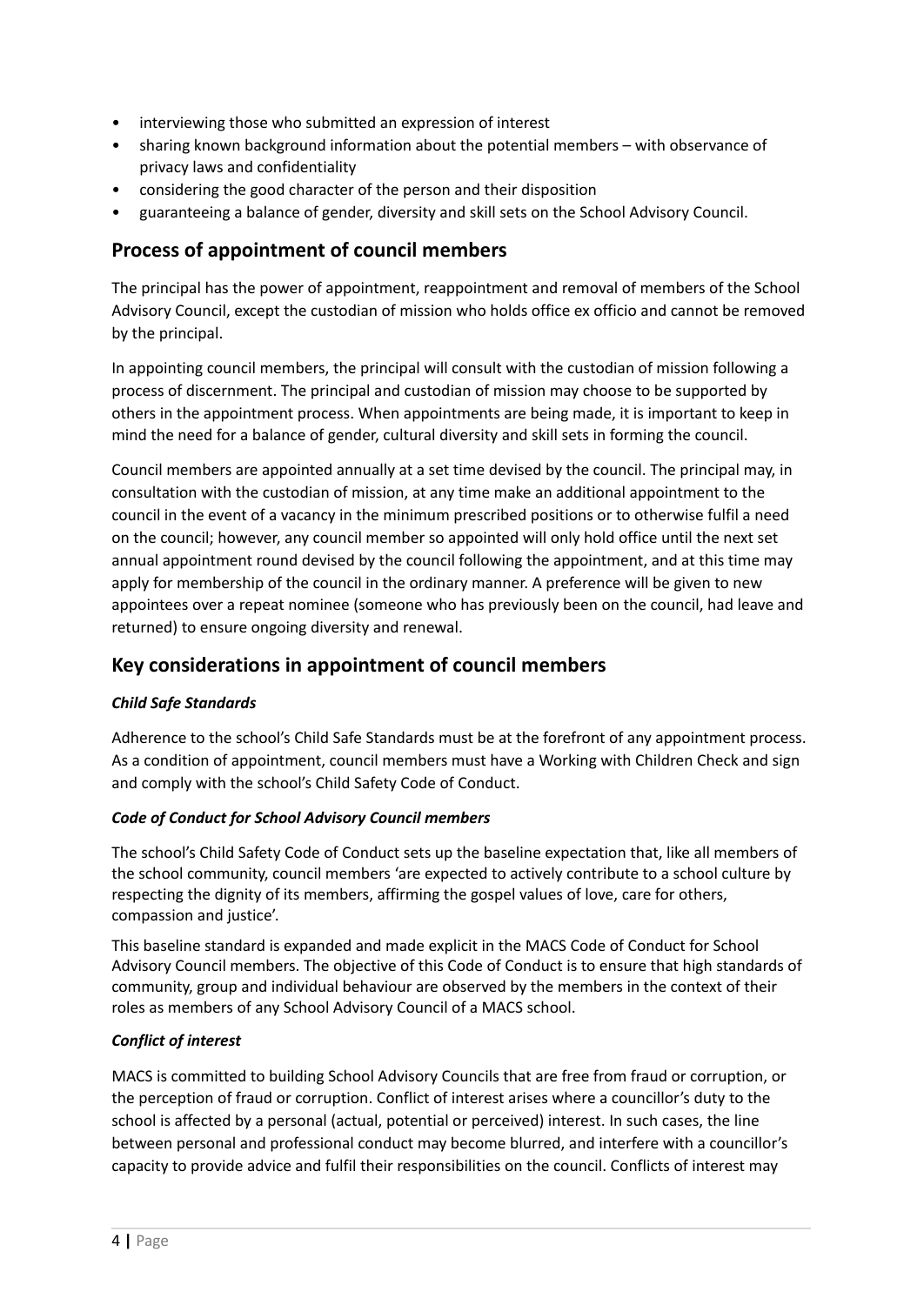arise, but do not need to present a problem to any School Advisory Council or MACS if they are openly and effectively managed.

The MACS Conflict of Interest for All Employees, Contractors and Consultants Policy addresses the requirements for disclosure and management of conflicts of interest, and extends to council members and all members of any committees of the council. It is a requirement of the role that council and committee members abide by and comply with this policy.

#### *Diversity*

The School Advisory Council seeks to be inclusive of all community members and will demonstrate a genuine commitment to gender equity, cultural diversity and requisite skill sets.

Collectively, council members should bring a range of personal skills and experience to add value to the St Clare's Catholic School, Thomastown School Advisory Council in accordance with the requirements under Section 5: The role of individual council members in this Terms of Reference.

### **Expressions of interest**

Generally, expressions of interest to become a council member are made in advance of the set annual appointment round devised by the council. The process of applying for membership of the St Clare's Catholic School, Thomastown School Advisory Council is expressions of interest are sought from interested parents/carers through the school newsletter. Anyone interested in becoming a member of the St Clare's Catholic School, Thomastown School Advisory Council may seek advice from the principal, chair or custodian of mission on the process of appointment. Consideration will also be given to succession planning through staggered renewal of members to ensure continuing institutional memory.

## **Terms and conditions of appointment**

The period of appointment for council members, excepting the custodian of mission, the principal and any other ex-officio appointment, is generally a term of two years ending on the conclusion of the second year following their appointment, with the option of being reappointed for a total of three consecutive terms.

The custodian of mission and the principal hold office on the School Advisory Council ex officio, meaning that their term continues for as long as they occupy that office following which they cease to be a member of the council. Their successor in that office then becomes automatically appointed to the council.

Any other council members who are appointed on the council ex officio due to a specific position in the school (for example, a business manager) will also have a term of office on the council for as long as they occupy that office, following which they cease to be a member of the council. Their successor in that office will be eligible to be appointed to the council, as determined by the principal in consultation with the custodian of mission.

The other terms and conditions of appointment of council members are contained in a letter of appointment from the principal and custodian of mission. A condition of appointment is that the member will:

- sign the school's Child Safety Code of Conduct
- undertake a Working with Children Check as per the *Worker Screening Act 2020* (Vic.)
- accept the MACS Code of Conduct for School Advisory Council members.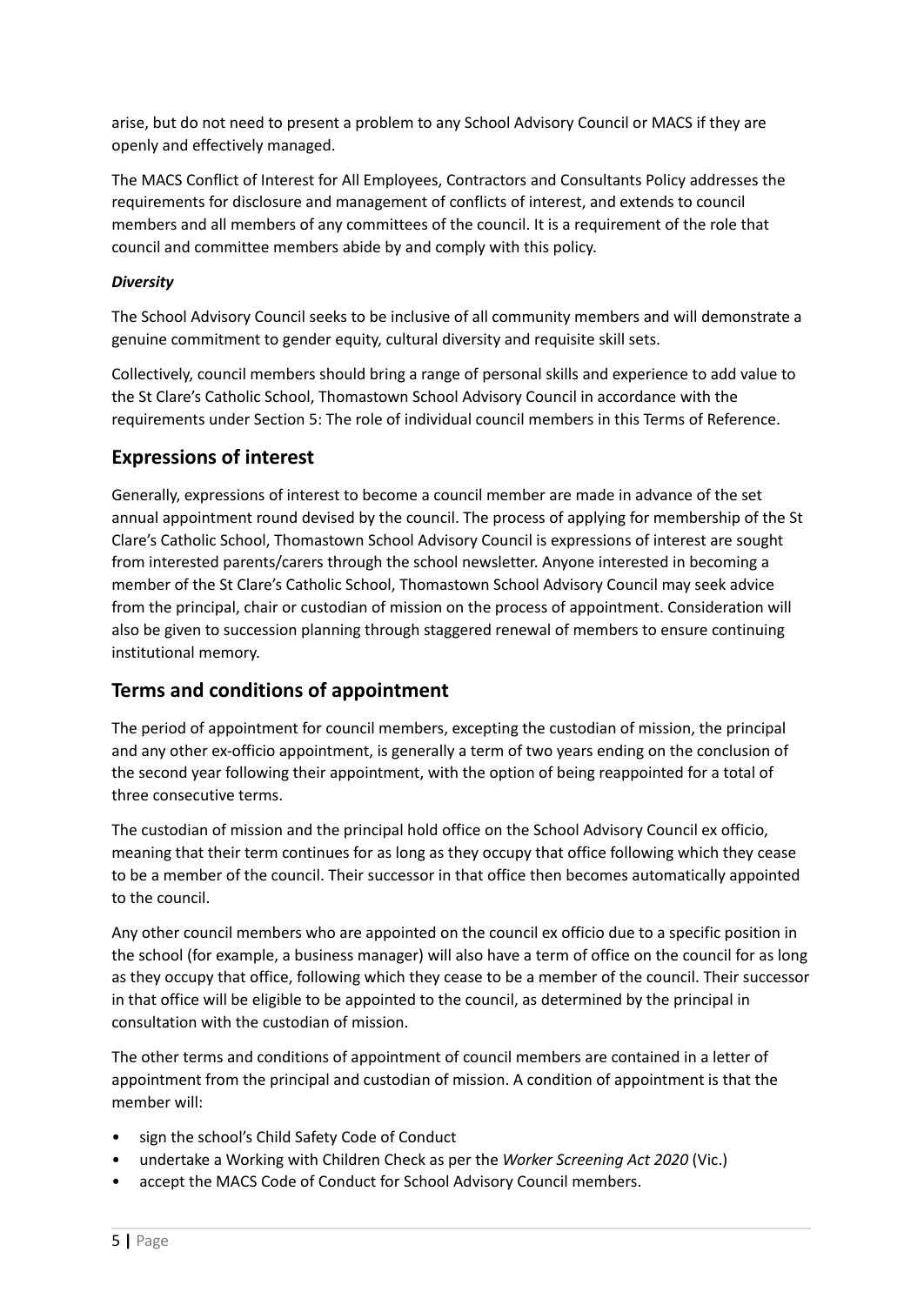The letter of appointment, in a template provided by MACS, sets out among other things:

- terms and conditions that must be agreed to by the proposed council member
- details of expectations of council members
- a copy of this Terms of Reference
- a copy of the MACS Code of Conduct for School Advisory Council members
- reference to availability of applicable MACS school governance policies, as provided in the MACS *School Advisory Council Manual*, including the applicable school's Child Safety Policy, Child Safety Code of Conduct, Complaints Handling Policy and the MACS Conflict of Interest for All Employees, Contractors and Consultants Policy.

The office of a council member will become vacant if the member:

- is absent without the consent of the council from three successive meetings of the council, unless the principal determines otherwise
- resigns by notice in writing
- is removed from office by the principal (or the MACS Executive Director or board, as applicable)
- ceases to occupy the relevant office, in the case of the custodian of mission, the principal or any other ex-officio appointment to the council
- becomes of unsound mind, or their person or estate is liable to be dealt with in any way under the law relating to mental health
- dies.

Any period of office of a council member held during a casual vacancy appointment by the principal (that is, a period of less than one year between annual appointment rounds) is disregarded in counting the maximum permitted tenure of office of a council member of three consecutive terms.

#### **Induction**

The induction process continues after appointment and is a continuing process rather than an event. MACS provides a basis for formation and induction as outlined in the *School Advisory Council Manual*. Formal induction to the St Clare's Catholic School, Thomastown School Advisory Council includes:

New council members will be provided with:

- the MACS *Statement of Mission*
- an understanding of the history of the parish and school
- a MACS *School Advisory Council Manual,* including the school's Child Safety Code of Conduct, the MACS Conflict of Interest for All Employees, Contractors and Consultants Policy and other relevant school governance policies
- an opportunity to meet with the principal and custodian of mission
- a tour of the school facilities.

#### **Process of removal of council members**

The principal may, following a consultation with the custodian of mission, remove a council member (except the custodian of mission) if the principal is of the view that a council member is not complying with the expectations of the role of a council member, or is engaged in conduct unbecoming of a council member or prejudicial to the interests of the school. The reasons for removal of council members will be outlined in writing by the principal, in consultation with the custodian of mission.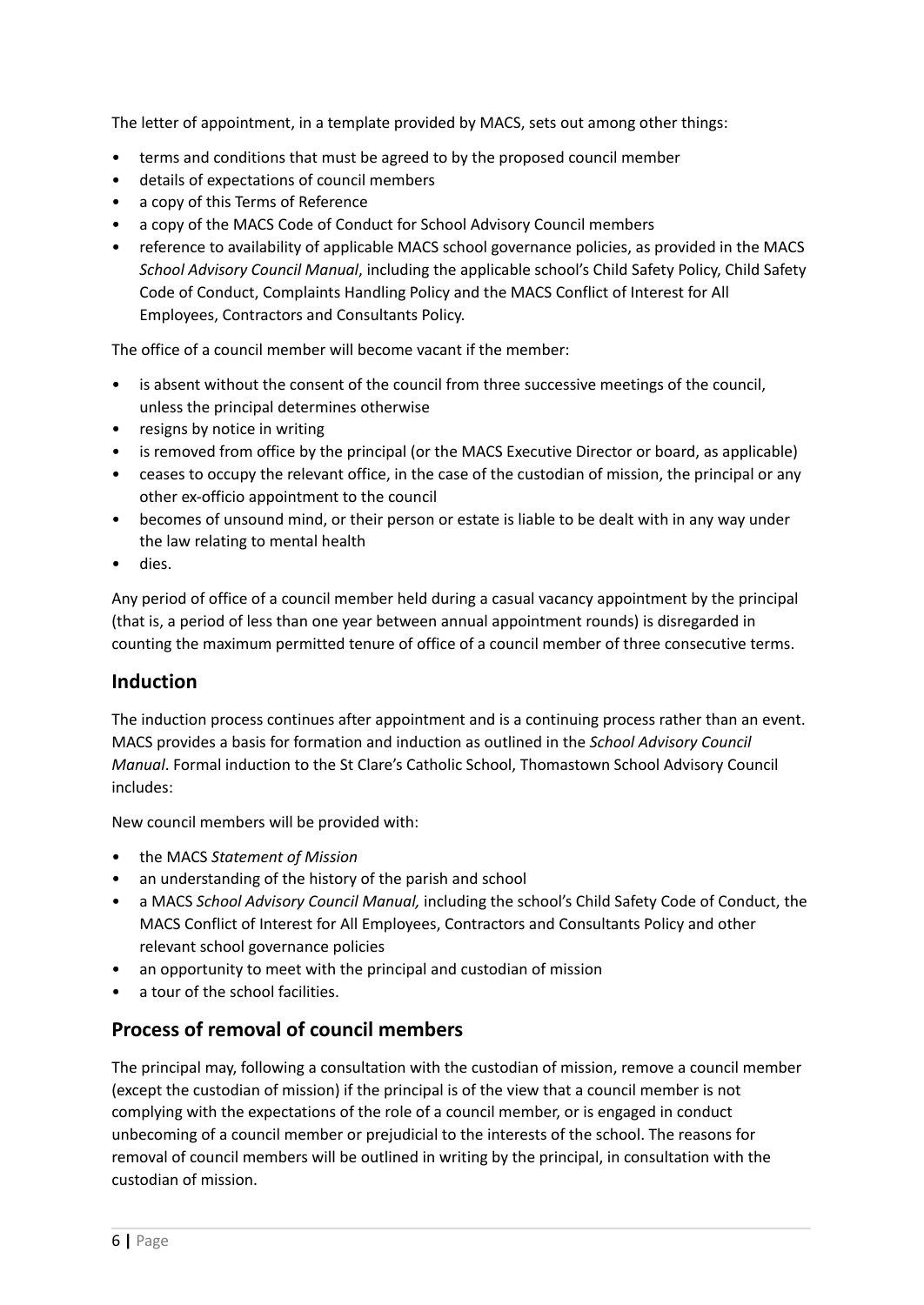A council member may appeal their removal to the Executive Director of MACS for review. The decision of the Executive Director will be final.

The principal of St Clare's Catholic School, Thomastown acts on delegation by the MACS Executive Director, who in turn acts on delegations from the MACS board. No delegation of power prevents the exercise of a power directly by the Executive Director or the MACS board, as relevant. For the avoidance of doubt, the MACS Executive Director and board reserve the power to remove a council member from office (except the custodian of mission) if they are of an opinion that the circumstances are deserving of such action.

# 5. **The role of individual council members**

## **Qualities and skills of a council member**

Each Catholic school is different, but all schools share the mission of the Church. The council should be composed of people who meet high standards of community, group and individual behaviour, and appreciate, value and share the educational mission and ethos of the Catholic Church. When seeking council members, it is important to reflect on the qualities and skills of benefit to the council in carrying out its functions. Their capacity to contribute, their shared understanding and their positivity are essential.

The following is a list of some of the key qualities and skills for members of the School Advisory Council:

- commitment to the MACS *Statement of Mission*
- commitment to Catholic education in the parish and school
- commitment to the vision and mission of the parish and school
- understanding of the role of custodian of mission, principal and council members
- willingness to ask questions and seek clarification
- ability to think strategically
- willingness to support the contributions of other council members
- capacity to listen in an active and meaningful way
- willingness to work cooperatively with others
- commitment to maintaining confidentiality at all times.

### **Expectations of the council member**

Each council member, in addition to terms and conditions of appointment of council members contained in their letter of appointment and their acceptance of the MACS Code of Conduct for School Advisory Council members*,* is required to commit to the following:

- understanding the council's role
- having a positive and constructive attitude
- elevating any appropriate issues for consideration by the council
- declaring and not allowing any personal interests to conflict with the interests of the school, and properly managing any conflict of interest in accordance with the MACS Conflict of Interest for All Employees, Contractors and Consultants Policy
- preparing for council meetings
- attending each council meeting, unless there are extenuating circumstances
- bringing expertise and views to discussions on behalf of the whole community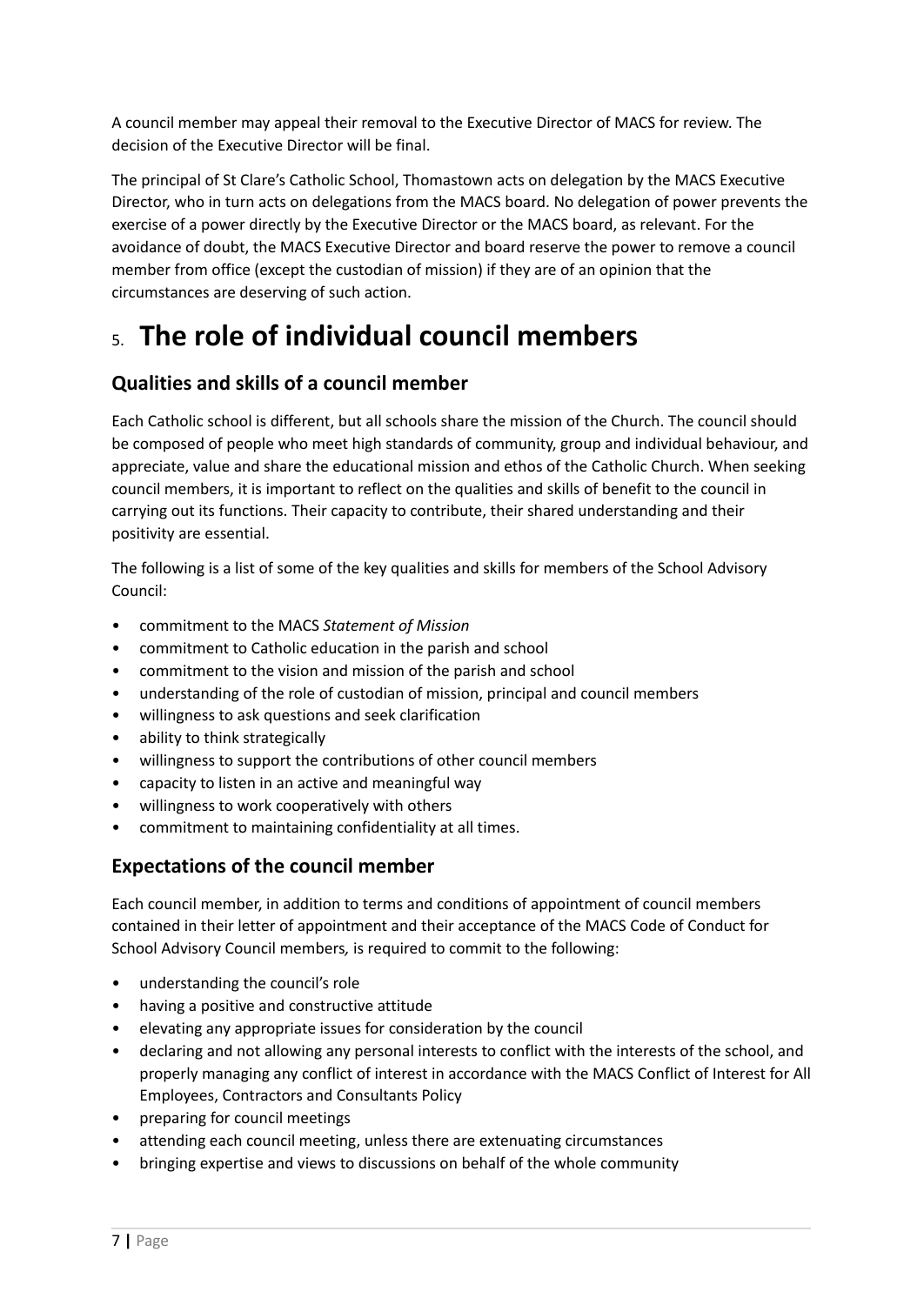- participating actively and responsibly
- acting honestly and fairly, in good faith and in the best interests of the school
- acting ethically and with a high level of integrity
- conducting themselves professionally and treating other council members fairly, sensitively, consistently and with respect
- undertaking council work with reasonable care and diligence
- participating in council formation activities
- keeping confidential the information received in the course of service as a council member
- not taking improper advantage of their position as a council member
- abiding by the applicable MACS school governance policies and key documents, including the MACS *Statement of Mission, Working Together in Mission* and Conflict of Interest for All Employees, Contractors and Consultants Policy, and the school's Child Safety Policy, Child Safety Code of Conduct and Complaints Handling Policy*.*

## 6. **Key roles**

There are four key roles on a School Advisory Council. The chair, the principal, the custodian of mission and the secretary each have a significant role on the council and each of these roles carries specific responsibilities.

## **The chair**

The role of the chair is to:

- chair council meetings
- in conjunction with the principal and the secretary, oversee the development of meeting agendas, and check papers for meetings and the draft minutes
- ensure the meetings are focused on the agenda
- encourage participation by all council members in meetings and at council events
- act as a spokesperson for the council when authorised to do so by the principal
- attend important parish and school events as appropriate
- in conjunction with the principal, oversee the preparation of the council's annual report, with the final version approved by the council
- participate as a member of the council.

#### *Appointment*

The chair is appointed by the principal through either, depending on local context, discernment of the will of the council in consultation with the custodian of mission or, after a process of discernment, election by the council members from among their number. This would take place at the first meeting of the council after the end of the term of the previous chair.

The chair will normally be an independent member who is not employed by MACS at St Clare's Catholic School, Thomastown or otherwise, and is selected on the basis of the person's skills, competencies and their record as a leader.

The term of the chair aligns with their term of office as a council member. The office of the chair will terminate if they cease to be a council member whether by way of expiry of their term, resignation or removal. The chair does not have a casting vote in addition to their ordinary vote as a council member.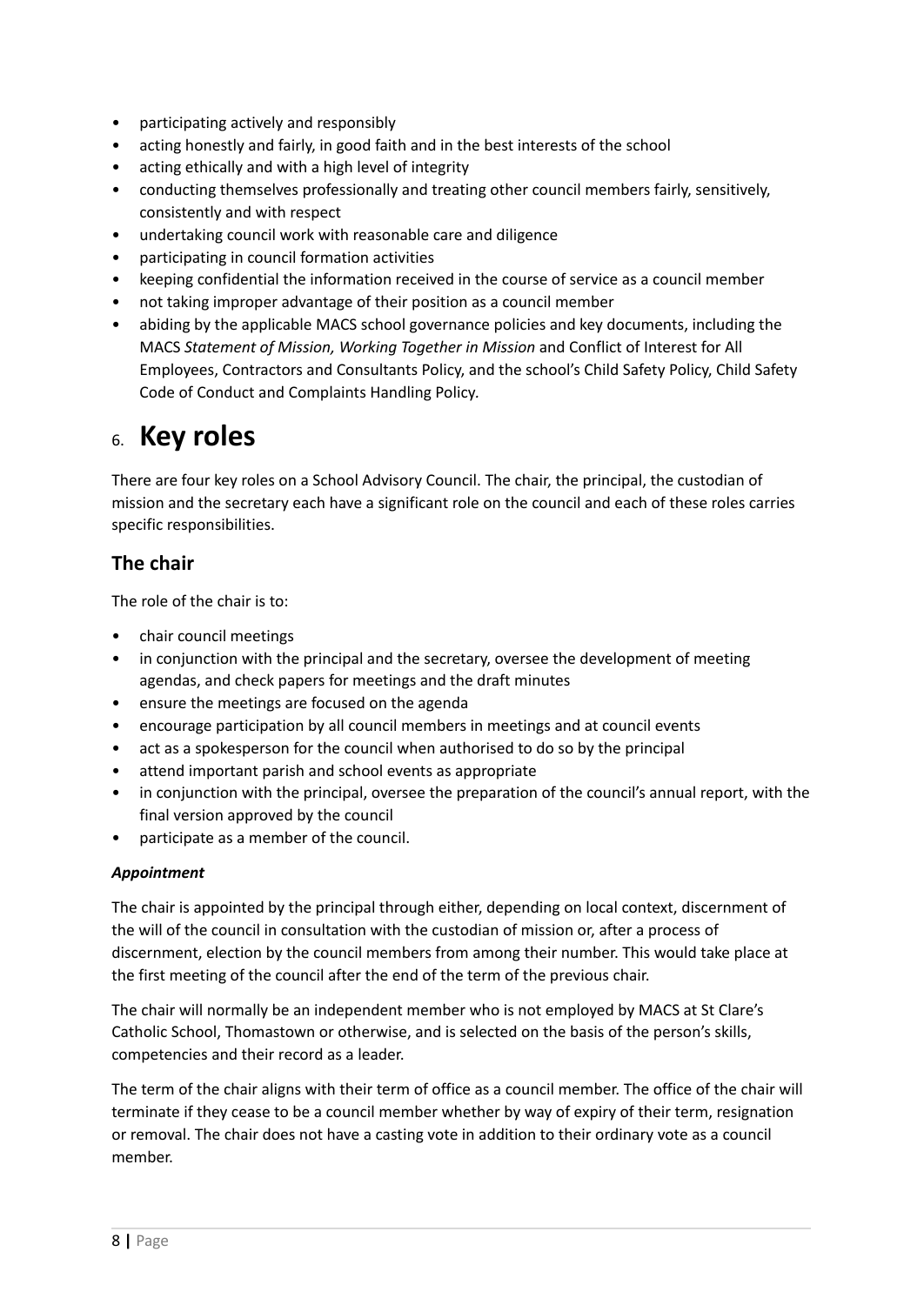## **The principal**

Key responsibilities of the principal's role include development of the faith community, particular focus on the safety and wellbeing of students, formulation of a vision for the whole school, attention to contemporary teaching and learning in order to engage all students, and stewardship of the people and resources with particular outreach to the parent community.

The principal works in collaboration with the custodian of mission, staff and members of the school community, and MACS management to achieve the mission of the school.

As such, the principal's role on the council as an ex-officio member is to:

- play a key role in developing the overall goals and priorities of the council
- play a key role in developing the agenda for meetings and the preparation of papers before meetings
- ensure follow-up of actions arising from council meetings
- act as the chief education adviser to the council
- make arrangements to maintain an archive of relevant council documentation in accordance with this Terms of Reference, including minutes from previous meetings
- make arrangements to distribute the papers before meetings, after preparation of the papers by the secretary
- in conjunction with the chair, assist in the preparation of the council's annual report
- make arrangements to distribute draft minutes to the council members, after preparation by the secretary
- ensure that council members are kept informed between meetings
- make arrangements to maintain a register and record of council, committee and working groups, and all applicable documentation and records, including minutes, agendas and correspondence.

#### *Appointment*

The principal is an ex-officio member of the School Advisory Council by virtue of holding the role of principal of the school. A duly appointed acting principal will fulfil this role during the absence of the principal. The principal has full voting rights and is counted in the usual way for quorum purposes.

## **The custodian of mission**

The custodian of mission has a key role of supporting the school in its distinctive Catholic identity, spirituality and life by continued responsibility for faith education, sacramental life and pastoral care.

Therefore, the custodian of mission has an ex-officio role on the council to:

- as the key evangeliser and educator in faith within the parish and thus the custodian of mission of parish and school, provide guidance to council in its deliberations as relevant
- support the principal and council in the development and implementation of the sacramental program to ensure the school is faithful to its distinctive Catholic identity and spirituality
- in providing strong pastoral support and effective Catholic leadership of the parish, which includes the school and college communities, guide the council and bring to the council's attention matters relevant to the operation of the school
- be engaged with, and bring to the council's attention, those aspects of the school's operations that have the potential to harm the parish's good name
- be involved in and provide input in the council's planning of any transaction that will change the nature of the school property, or affect the use of any other areas of adjoining parish property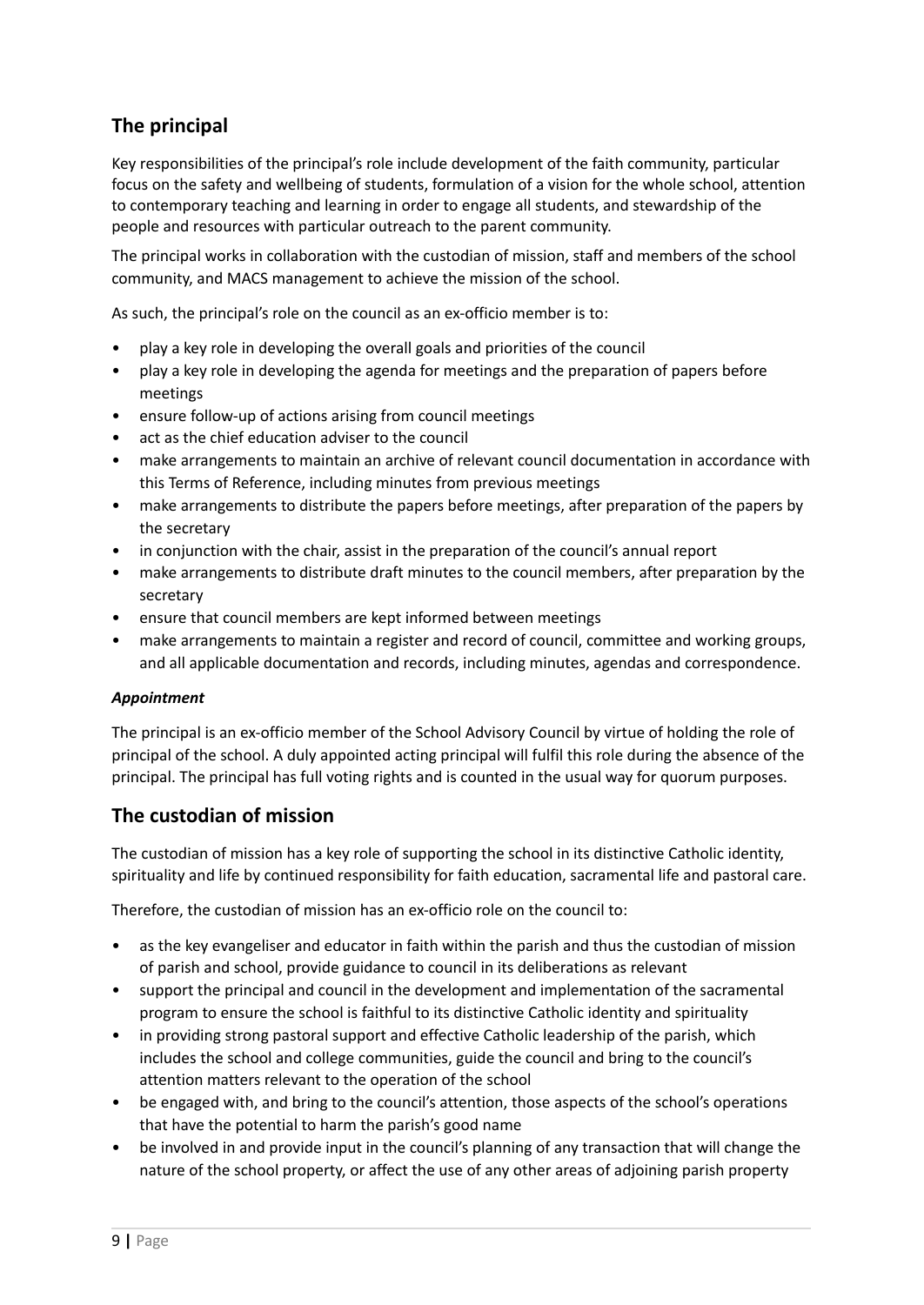(where property is beneficially owned by a juridic person which the custodian of mission represents, i.e. a parish or groups of parishes).

#### *Appointment*

The custodian of mission has an automatic entitlement to hold office on the council ex officio by virtue of their office as parish priest, parish priest representative of an association of parishes or nominee of the Archbishop, as applicable. The custodian of mission has full voting rights and is counted in the usual way for quorum purposes.

### **The secretary**

The role of the secretary is to:

- take the minutes of council meetings
- oversee that the agenda and papers are confirmed in sufficient time to allow for their distribution at least a week prior to the meeting
- oversee management of all council correspondence
- oversee the provision of adequate notice of the annual appointment round and of any intention to call for nominations for council positions that become vacant.

#### *Appointment*

A minute secretary may be appointed by the principal from the staff of the school to undertake the duties of secretary. The minute secretary would have no vote as their role is purely administrative. Alternatively, a secretary is appointed by the council from among its members at the first meeting of the council after the end of the term of the previous secretary. If appointed from within the ranks of the council, the secretary does not have an additional vote as well as their ordinary vote on the council.

## 7. **Committees and working parties**

To share and support the work of the School Advisory Council, the council may consider establishing standing committees depending on the size and local context of the school. The purpose of each committee is to advise the School Advisory Council on specific matters. Committees are not a requirement, but an additional advisory structure if needed.

The councils of larger schools may delegate work to committees to more effectively provide advice on complex or specialised issues, and to use councillors' time more efficiently. Committees provide recommendations to the full council, which retains collective responsibility for the advice provided to the principal.

Involvement in committees allows members to deepen their knowledge of the school, become more actively engaged and fully utilise their experience. Additionally, the existence of committees can indicate to the community that the council is giving voice to particular issues.

Smaller schools may not benefit from a formal committee structure because their councils are often quite small and operations not as complex.

From time to time, the council may also wish to establish a committee or working party for a specific purpose or to undertake a particular task, for example a centenary celebration.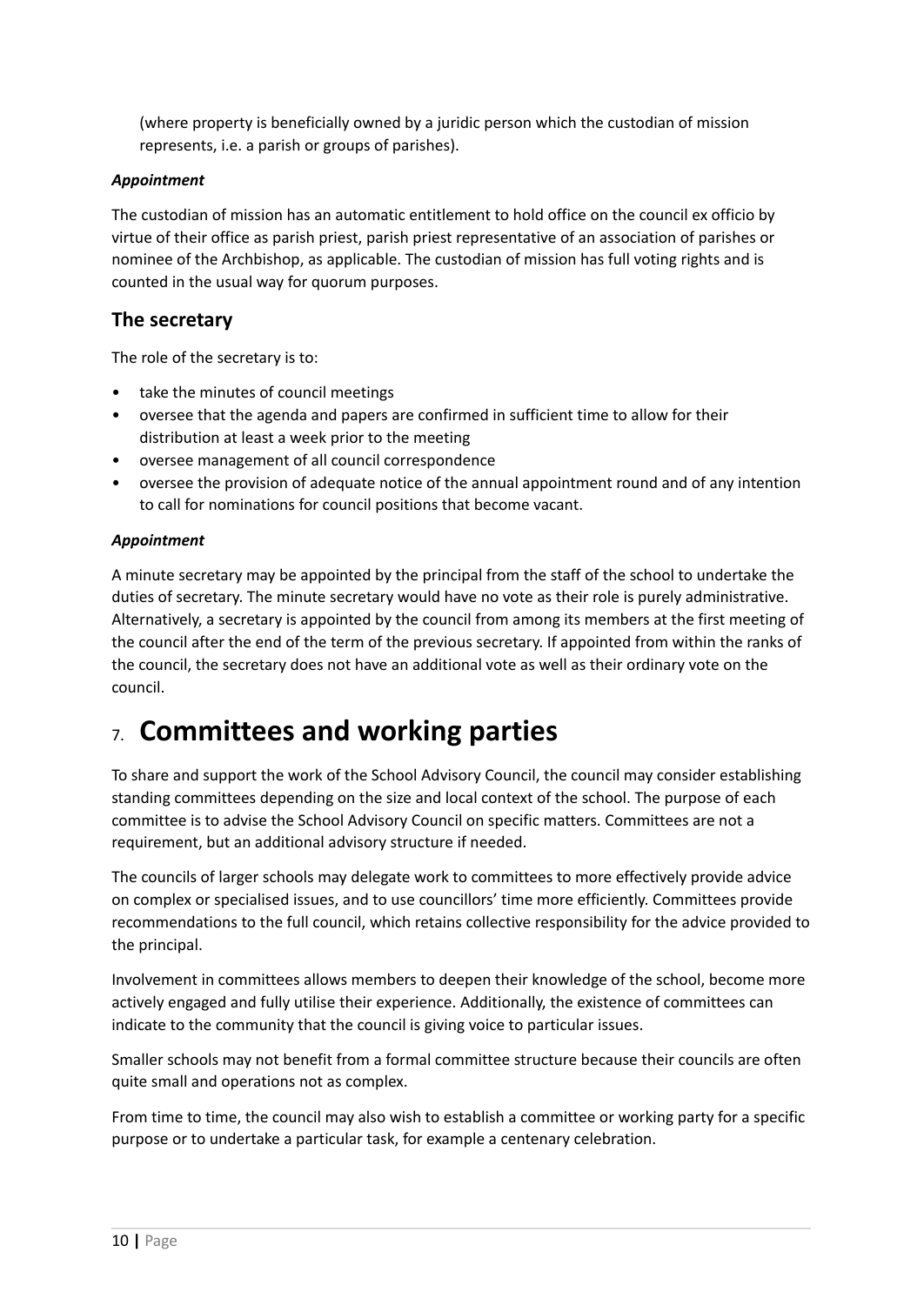The council may appoint additional members of a council committee or working group to assist with deliberations in the manner determined by the council in each instance. Any co-opted members of committees who are not council members will be held to account to the same expectations as those of a council member, as outlined in Section 5. They must have a Working with Children Check, sign and comply with the school's Child Safety Code of Conduct, accept the MACS Code of Conduct for School Advisory Council members and the MACS Conflict of Interest for All Employees, Contractors and Consultants Policy.

Council committees and working groups may be focused on a specific area such as:

- finance
- property
- parent engagement.

## **Function**

If a committee or working party is seen as desirable, the MACS approved Terms of Reference for Committees template is to be used to establish the committee or working group. The following structures need to be adopted:

Each committee or working party should be chaired by a council member who is responsible for reporting to the council on the activities of the committee/working party.

Council committees/working parties are directly responsible to the council.

Each committee/working party of the council should have clearly articulated expectations stating:

- the name of the committee/working party
- the name of the chair
- the purpose and tasks to be undertaken
- the names of the members
- the quorum, meeting and reporting requirements
- the date for reporting back to the council, e.g. actions since last report, what's happening now, future plans, items for council discussion
- the duration of the committee/working party.

It is important that any council committee or working party understands that it may not speak publicly for the council.

The terms of reference of each committee or working party of the council should be approved by the principal and appropriate records maintained by or on behalf of the principal.

A summary of the activities of each committee or working party should be included in the council's annual report to acknowledge the specific work undertaken by the committee or working party during the year.

# 8. **School Advisory Council meetings**

## **Meetings**

The St Clare's Catholic School, Thomastown School Advisory Council meets  $4 - 6$  times during the year.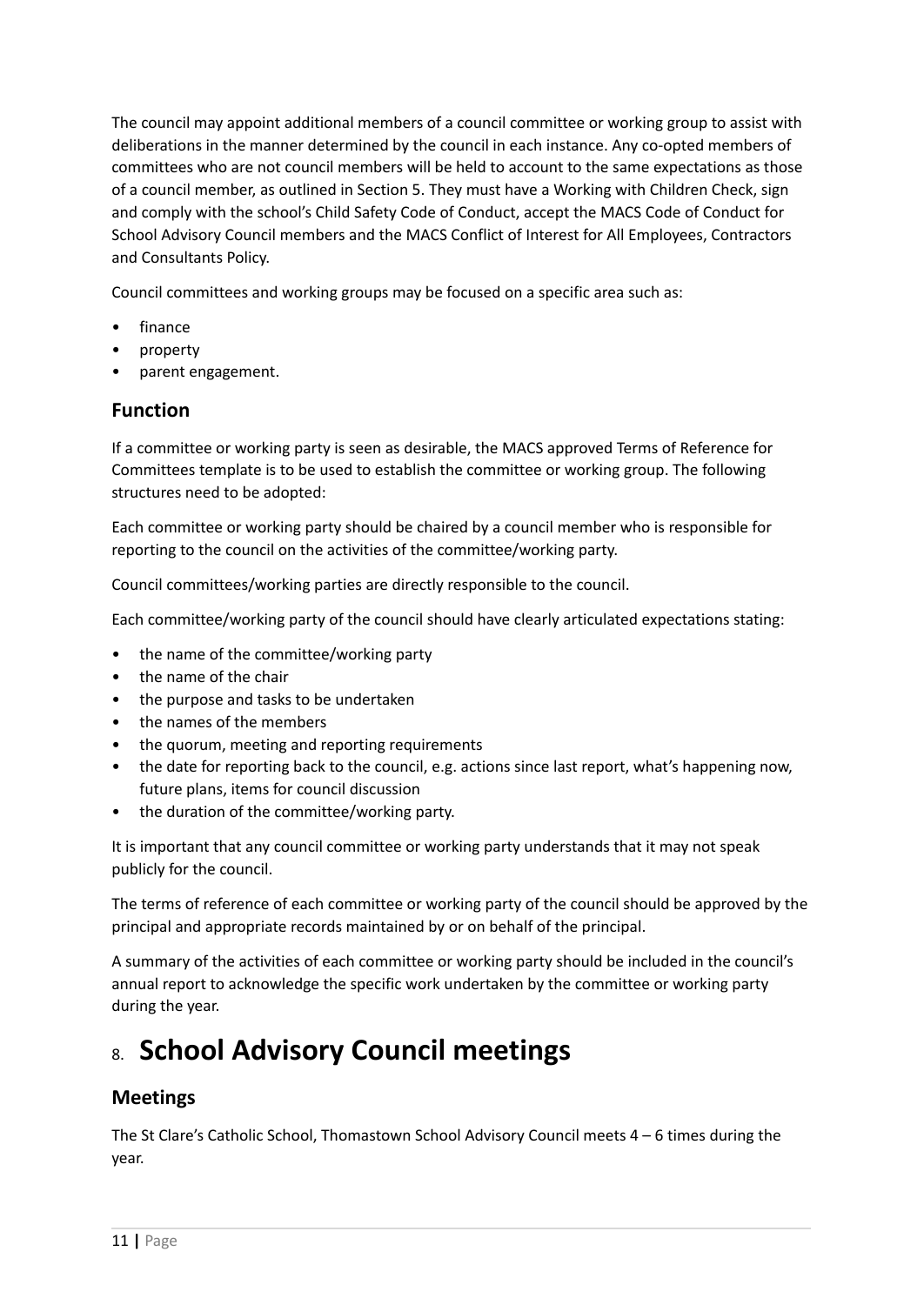The School Advisory Council may call extraordinary meetings if required.

Agendas should be prepared and distributed prior to each meeting, with sufficient notice and time for preparation by council members. Minutes will be taken at each meeting.

### **Quorum**

A quorum must be present at all times at each council meeting for the meeting to be validly constituted, and all discussion and agreement by consensus made at the meeting valid. The quorum for meetings is two-thirds of the total number of council members at any given time. The principal should always be part of the quorum.

## **Conduct of council meetings – consensus and confidentiality**

In the conduct of School Advisory Council meetings, it is important that conversations are encouraged. Good, healthy dialogue where members listen to each other creates positive connections and builds good relationships, enabling the council to explore ideas and proposals.

Equally important is that members enter the meeting well-prepared for the discussions that will take place. An agenda will have been circulated prior to the meeting, and any important proposal will have been highlighted and any relevant documentation circulated. This will provide an opportunity for informed dialogue to take place, rather than 'off the cuff' thinking.

It is hoped that a well-informed discussion where each person has a chance to speak, is listened to intently and feels their ideas have been respected will lead to proposals and ideas being agreed to by consensus. At the heart of an agreement by consensus is the ongoing welfare of the group and good relationships of the members appropriate to a Catholic School Advisory Council.

Council confidentiality and solidarity are key ingredients in building trust at council meetings. As a general rule, all council meeting proceedings are confidential. At times, there may be occasion to formally declare an issue, a paper or a discussion as particularly sensitive and confidential. This should be done by the chair prior to a council meeting and confirmed before the close of the meeting.

Council members must respect the right of individuals to express their views freely at council meetings without fear of being named outside the meetings as taking particular positions. As in all similar groups, a sense of trust among council members is vital for the wellbeing of the council.

A meeting should close by reviewing actions and deadlines set, and noting of the details of the next meeting.

The secretary is responsible for taking minutes of council meetings. A minute book or another appropriate archive system of all meetings of the council must be maintained by the principal.

## **Disclosure of interests by council, committee and working group members**

In accordance with the MACS Conflict of Interest for All Employees, Contractors and Consultants Policy, all council members must disclose any personal interest which relates, or may relate, to the operations of the school in order to ensure that any actual, potential or perceived conflict of interest with a duty that the person has on the council is identified and appropriately managed.

The Conflict of Interest for All Employees, Contractors and Consultants Policy as prescribed by MACS must at all times be complied with by all members of the council, and the members of any committee or working group established by the council.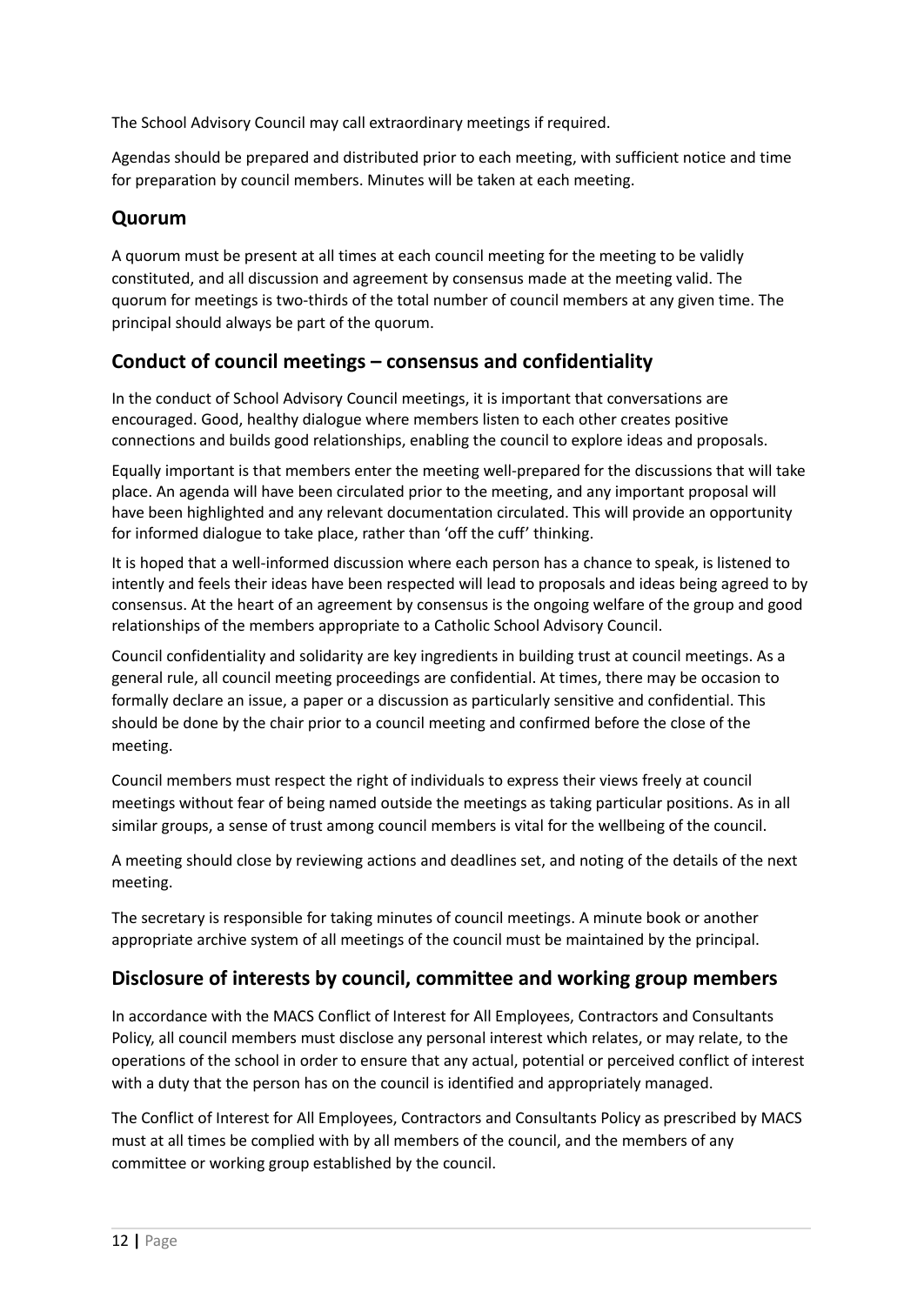# 9. **Engaging with the school community**

The council encourages full participation of stakeholders to ensure a high level of engagement and participation by the school community. Schools must employ a variety of strategies to provide evidence to meet Victorian Registration and Qualifications Authority (VRQA) minimum standards, which require a school to 'publish a clear statement of its philosophy and be able to demonstrate how the school's philosophy is enacted' per Schedule 4 clause 16 in the *Education and Training Reform Regulations 2017* (Vic.).

The School Advisory Council is required to ensure that it has a dedicated page on the school's website which publishes up-to-date versions of:

- the Terms of Reference
- MACS *School Advisory Council Manual*
- MACS Code of Conduct for School Advisory Council members
- the School Advisory Council Annual Report
- a list of council members and key roles
- a list of committees and membership.

A key piece of evidence that could demonstrate how the school's philosophy is enacted is the School Advisory Council Annual Report. The School Advisory Council Annual Report is an important communication document and is to be drafted using the MACS approved template. Preparation of the council's annual report is to be overseen by the chair, in conjunction with the principal, with the final version approved by the council. The council's annual report should acknowledge the activities, achievements and challenges of the council and committees over the past year, reference the council's self-evaluation, and indicate goals and focus for the following year. In turn, these goals will provide a basis for the evaluation the council undertakes in the following year.

This report is to be submitted to the principal and shared with the school community. It may also be used to inform the principal's requisite School Annual Report published on the school website and the VRQA State Register unless otherwise determined by the MACS Executive Director, either generally or in any particular instance.

The School Advisory Council is required to ensure that its dedicated webpage is reviewed and updated annually. The MACS *School Advisory Council Manual* provides information to support and guide the work of School Advisory Councils.

# 10. **Record keeping**

As a minimum, the principal must ensure the maintenance of the following council documents and records:

- the school's School Advisory Council Terms of Reference (this document) and the terms of reference of any committee or working group established by the council
- the agenda and minutes of School Advisory Council, committee and working group meetings
- copies of each School Advisory Council Annual Report
- a register of the current members of the council, committees and working groups, and any council members holding key roles
- a register of interests disclosed by council, committee and working group members
- the School Advisory Council correspondence file.